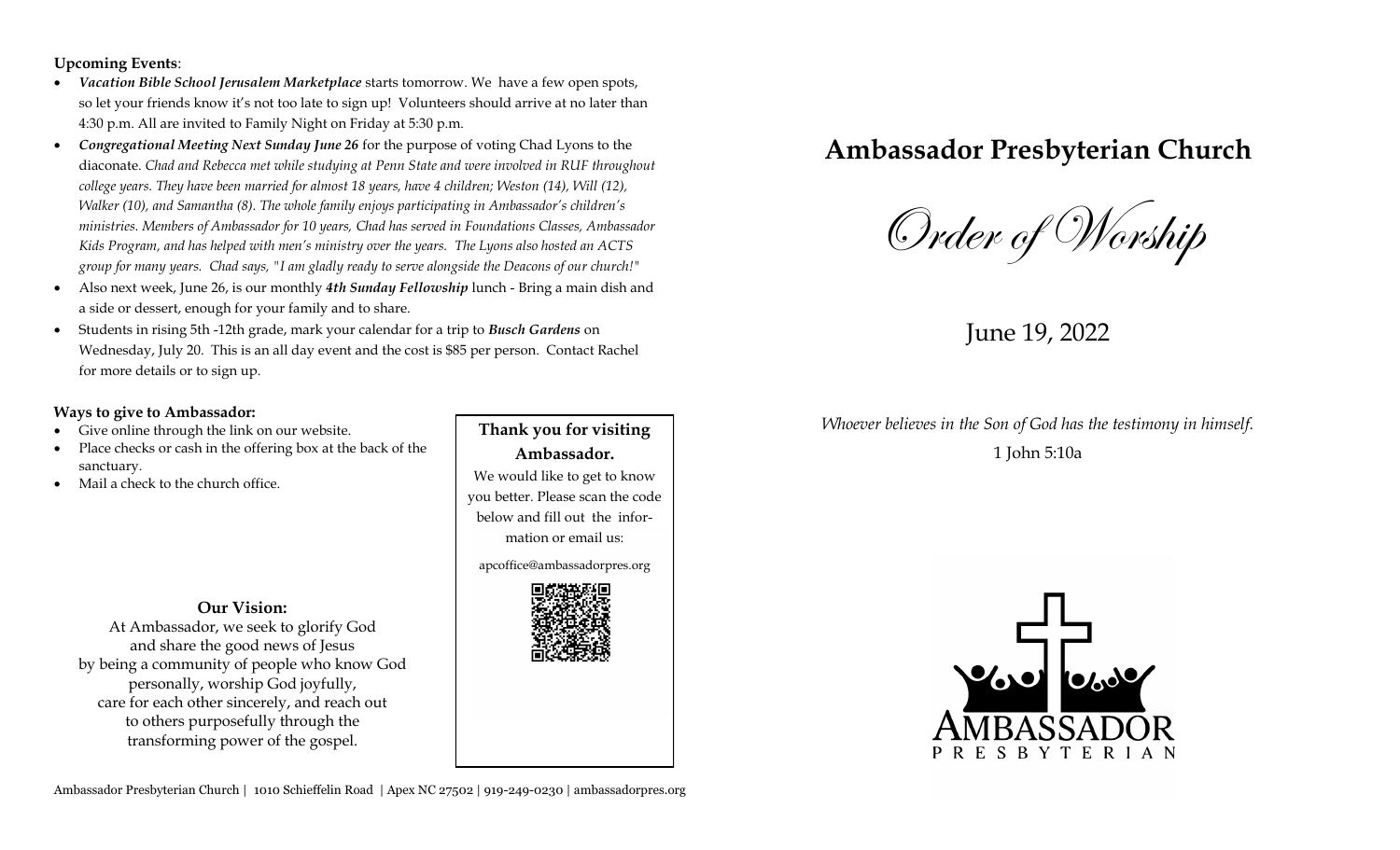**Prelude** \*Please Stand

**Sermon Notes***:*

### **Welcome**

# **\*Call to Worship** 1 John 1:1-4

*That which was from the beginning, which we have heard, which we have seen with our eyes, which we looked upon and have touched with our hands, concerning the word of life— the life was made manifest, and we have seen it, and testify to it and proclaim to you the eternal life, which was with the Father and was made manifest to us— that which we have seen and heard we proclaim also to you, so that you too may have fellowship with us; and indeed our fellowship is with the Father and with his Son Jesus Christ. And we are writing these things so that our joy may be complete.*

**\*Song of Praise** How Great Thou Art

O Lord, my God, when I in awesome wonder; Consider all the worlds Thy hands have made. I see the stars, I hear the rolling thunder. Thy power throughout the universe displayed.

*Chorus Then sings my soul my Savior God to Thee. How great Thou art. How great Thou art. Then sings my soul my Savior God to Thee. How great Thou art. How great Thou art.*

When through the woods and forest glades I wander; And hear the birds sing sweetly in the trees. When I look down from lofty mountain grandeur; And hear the brook and feel the gentle breeze. *(chorus)*

And when I think that God, His Son not sparing; Sent Him to die, I scarce can take it in. That on the cross, my burden gladly bearing; He bled and died to take away my sin. *(chorus)*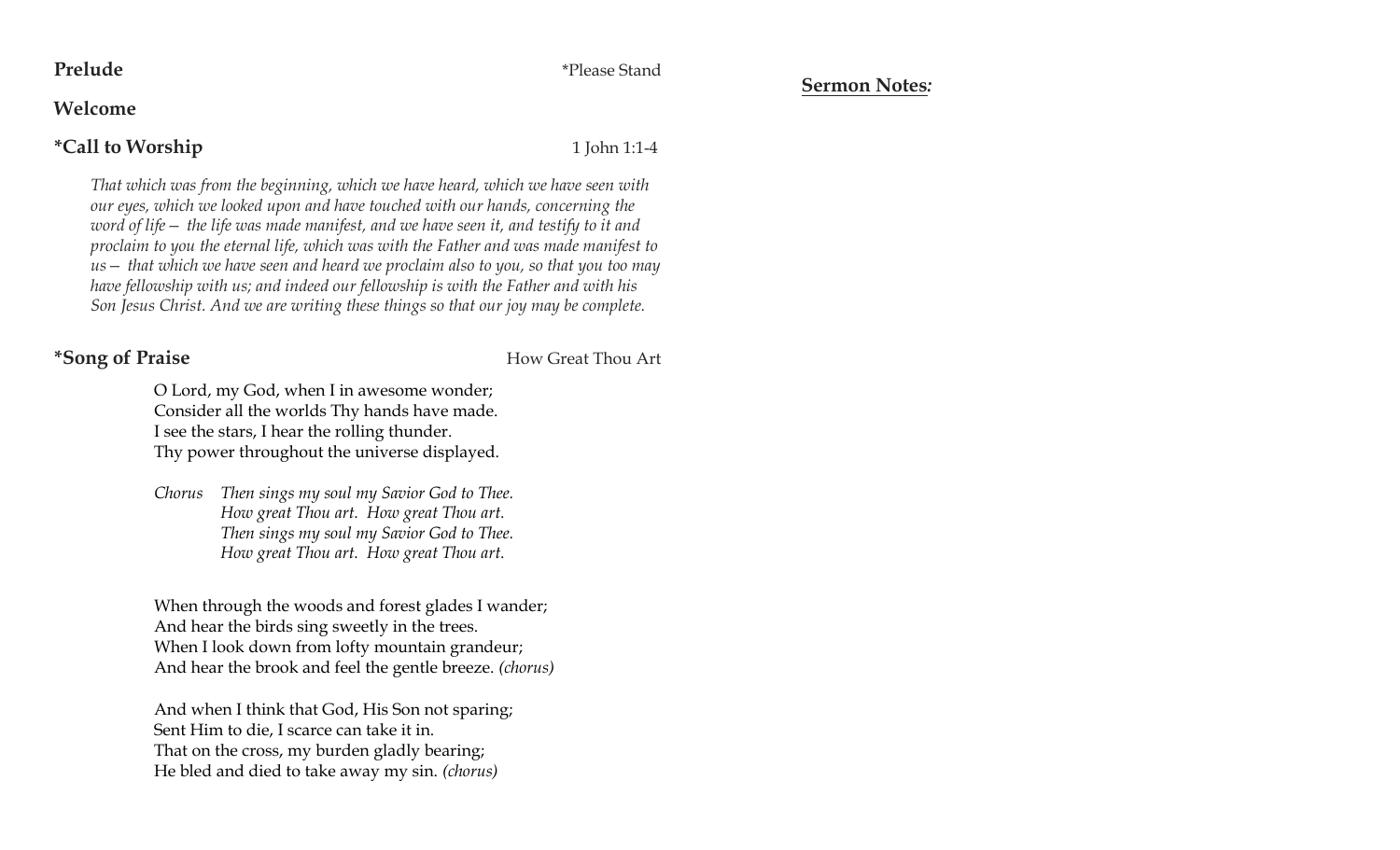# **1 John 5:6-12 (ESV)**

*<sup>6</sup> This is he who came by water and blood—Jesus Christ; not by the water only but by the water and the blood. And the Spirit is the one who testifies, because the Spirit is the truth. <sup>7</sup> For there are three that testify: <sup>8</sup> the Spirit and the water and the blood; and these three agree. <sup>9</sup> If we receive the testimony of men, the testimony of God is greater, for this is the testimony of God that he has borne concerning his Son. <sup>10</sup> Whoever believes in the Son of God has the testimony in himself. Whoever does not believe God has made him a liar, because he has not believed in the testimony that God has borne concerning his Son. <sup>11</sup> And this is the testimony, that God gave us eternal life, and this life is in his Son. <sup>12</sup> Whoever has the Son has life; whoever does not have the Son of God does not have life*.

When Christ shall come with shout of acclamation; And take me home, what joy shall fill my heart. Then I shall bow in humble adoration; And there proclaim my God, How great Thou art. *(chorus)*

### **\*Prayer of Adoration and Confession**

### **\*Words of Assurance Romans 8:12-17**

*So then, brothers, we are debtors, not to the flesh, to live according to the flesh. For if you live according to the flesh you will die, but if by the Spirit you put to death the deeds of the body, you will live. For all who are led by the Spirit of God are sons of God. For you did not receive the spirit of slavery to fall back into fear, but you have received the Spirit of adoption as sons, by whom we cry, "Abba! Father!" The Spirit himself bears witness with our spirit that we are children of God, and if children, then heirs—heirs of God and fellow heirs with Christ, provided we suffer with him in order that we may also be glorified with him.*

#### \*Song of Praise **Great God From Thee**

Great God from Thee there's nought concealed, Thou seest my inward frame. To Thee I always stand revealed, Exactly as I am.

Since I can hardly therefore bear, What in myself I see. How vile and dark must I appear; Most holy God to Thee?

*Bridge 1: But since my Savior stands between; In garments dyed in blood. 'Tis He instead of me is seen; When I approach to God.*

Thus though a sinner, I am safe, He pleads before the throne. His life and death on my behalf, And calls my sins His own.

*Bridge 2: What wondrous love; what mysteries, in this appointed shine. My breaches of the law are His, and His obedience mine.*

Great God from Thee there's nought concealed; Thou seest my inward frame. To Thee I always stand revealed, Exactly as I am. *(Bridge 2)*